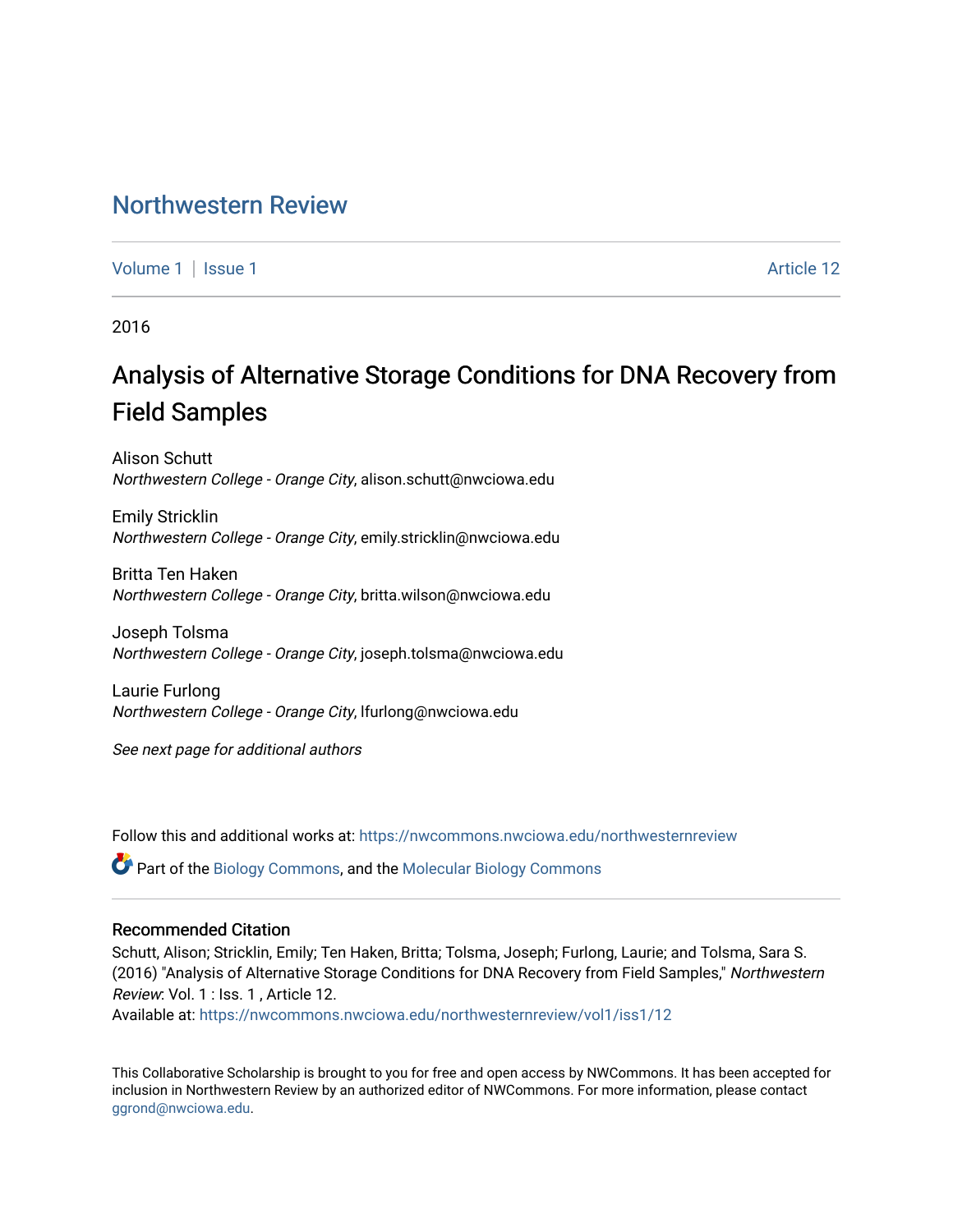## Analysis of Alternative Storage Conditions for DNA Recovery from Field Samples

### **Abstract**

As ecologists increasingly employ molecular methods, they find that tried and true preservation solutions (e.g. ethanol or formalin) may not be optimal when samples are targeted for genetic analyses. Before traveling to remote sample sites, researchers need to consider which preservation methods are likely to yield the largest quantity and highest quality of DNA based on their travel times and field conditions. They also need to consider whether they will have access to preservatives at remote sites and whether those preservatives can be safely transported. To determine which preservation methods would most reliably preserve tissue for genetic analysis under a range of field conditions, we examined total DNA recovery from female fruit flies (Drosophila melanogaster) individually held in various solutions (70% ethanol; 2% SDS, 100 mM EDTA; 1% SDS, 50 mM EDTA; 0.66% SDS, 33 mM EDTA; Zymo© lysis buffer; Zymo Xpedition© lysis buffer) at three different temperatures (22oC, 4oC and -20oC) for varying lengths of time (1 day, 4 weeks, and 8 weeks). We predicted that insects held in Zymo Xpedition© buffer would yield the overall highest DNA recovery since this buffer was designed for field collected animal tissue. We also predicted that variation in DNA recovery from insects held in different solutions would increase with preservation time and holding temperature. Although we observed significant differences in total DNA recovery from some of our samples, no trends were identified. Preliminary band quality analyses of PCR products utilizing stored DNA as template for amplification of the mCOI gene generally indicated decline in product quality as storage time increased. Future work will focus on better quantifying stored DNA quality and examining the relationship between total DNA recovered and overall DNA quality.

### About the Author

Authors Alison Schutt, Emily Stricklin, Britta Ten Haken, and Joseph Tolsma are currently students at Northwestern College.

An environmental scientist, Dr. Furlong holds a doctorate in ecology, evolution and marine biology. Her research and publications have been in the fields of stream ecology, entomology and biogeography, and she has experience as a biological consultant. Furlong teaches Introduction to Environmental Science, General Biology, Invertebrate Zoology and Aquatic Ecology. She has also been a stream ecology instructor for the Creation Care Study Program in Belize.

Dr. Tolsma's research efforts in cancer genetics and cell biology have been widely published in scientific journals and have received a number of awards. A Northwestern College alumna, she holds a doctorate in microbiology/immunology/virology from Northwestern University. During a sabbatical, she worked on a cell and molecular genetics textbook for non-science majors, as well as an adult Sunday school curriculum on genetic technologies. She has been a part of several symposia on bioethical issues surrounding genetic technologies, such as stem cells, cloning and genetic testing. Her current laboratory research extends her interest in genetics to populations in a study of mayfly genetic variation in Northwest Iowa watersheds and her interest in cancer cell biology with a project that measures the antiproliferative effects of plant extracts and chemicals in those extracts on human tumor cells in vitro. She is the 2015 recipient of Northwestern's annual Teaching Excellence Award.

### Authors

Alison Schutt, Emily Stricklin, Britta Ten Haken, Joseph Tolsma, Laurie Furlong, and Sara S. Tolsma